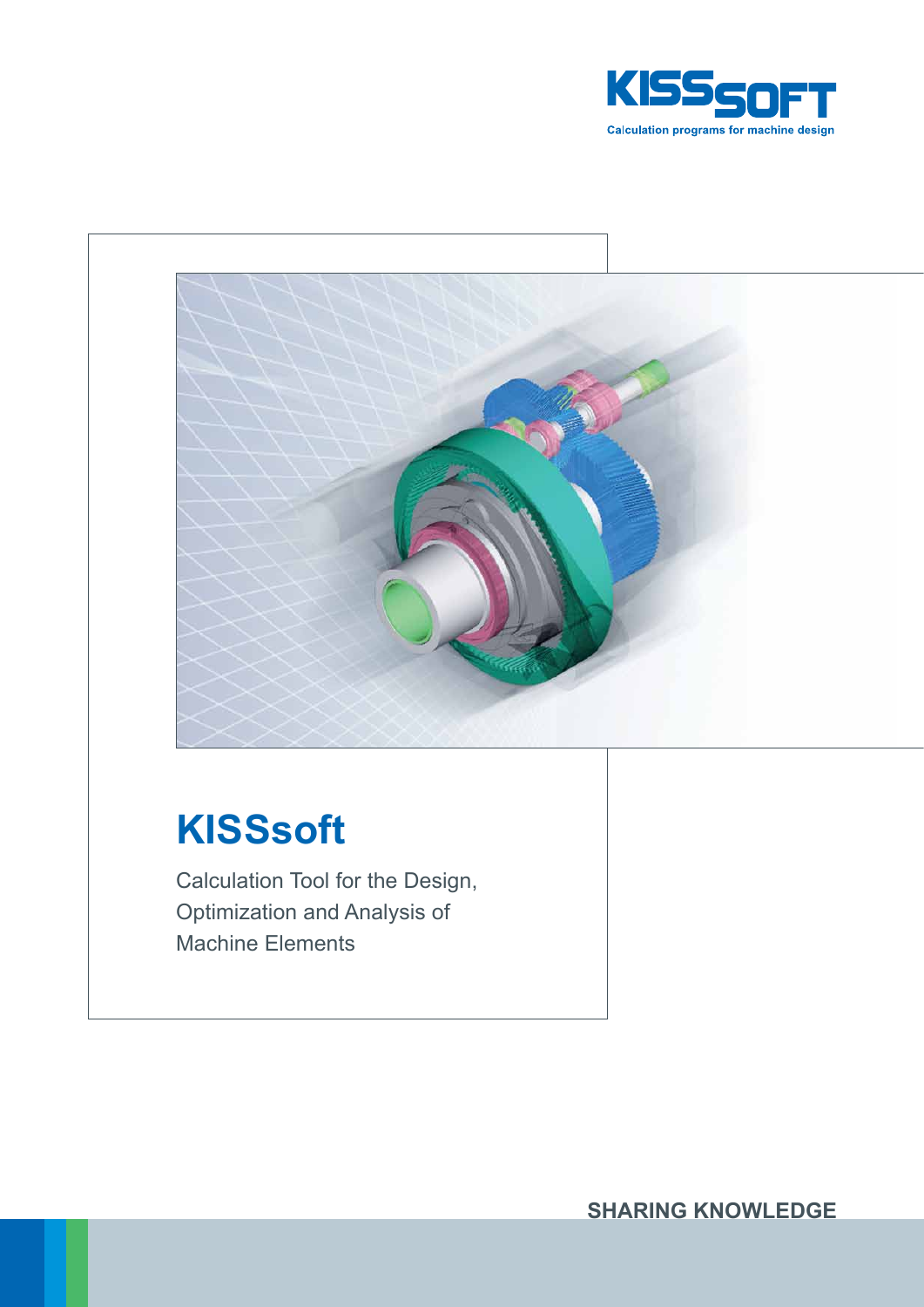**© 2012 KISSsoft AG**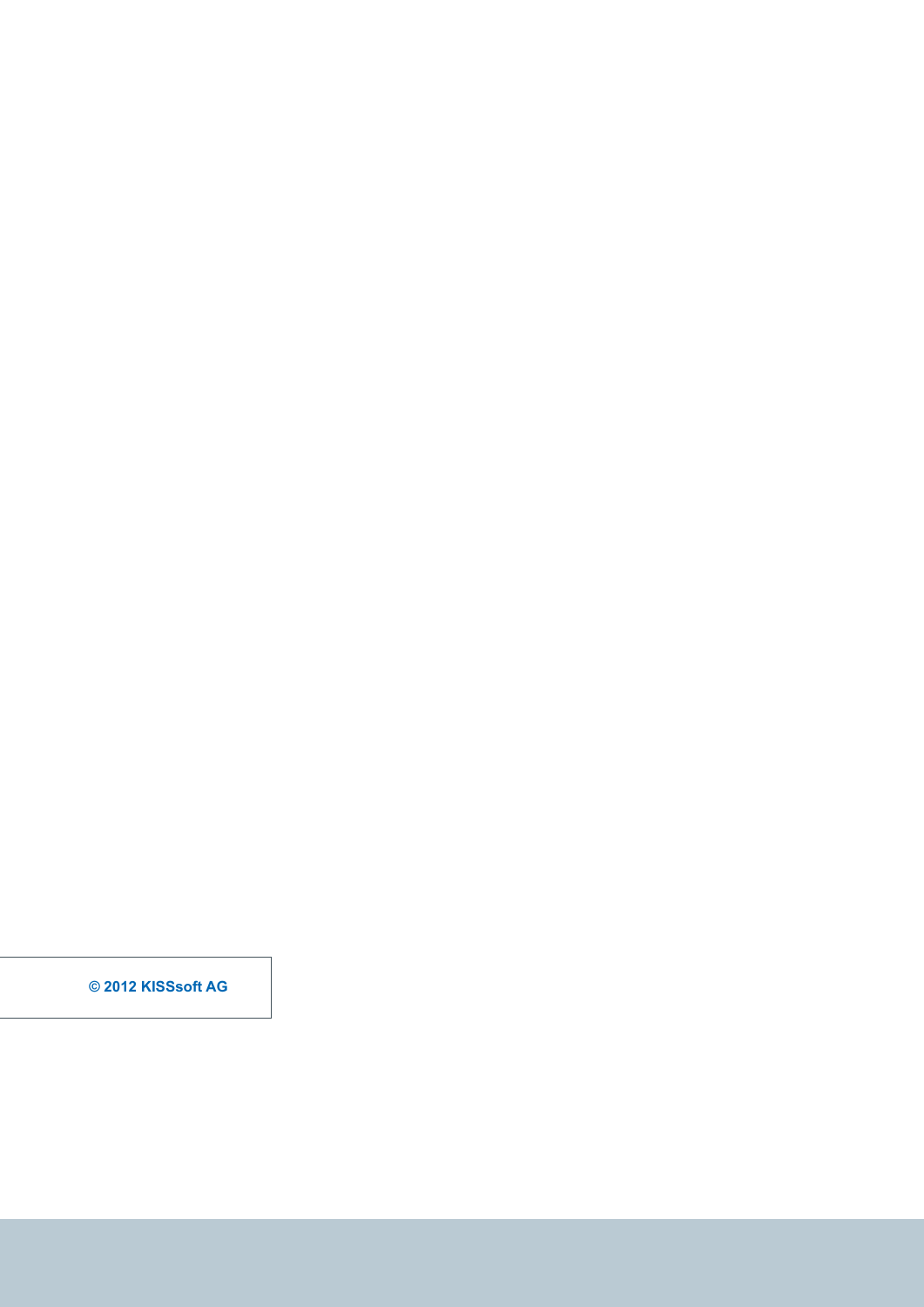**William Mark McVea, KBE+, Inc., New York/United States**

"I have been a gear designer for 30 plus years; made an entire career and a good living at it too. In all that time I have been looking for a tool that does what I need, the way I need it done. I finally found it. KISSsoft does what I need, and allows me to work in a manner similar to the way I think about gear design and development.

I have worked closely with the technical support people over the years and have always been provided great service, timely responses and usable solutions to either application issues or even in many cases my own gear development problems. KISSsoft technical service is much more than just answers to questions; they are a trusted collaborator – one of the handiest tools in my toolbox.

KISSsoft is truly one of those unique finds – the harder I push it, the better it performs."

**"Let us share knowledge."**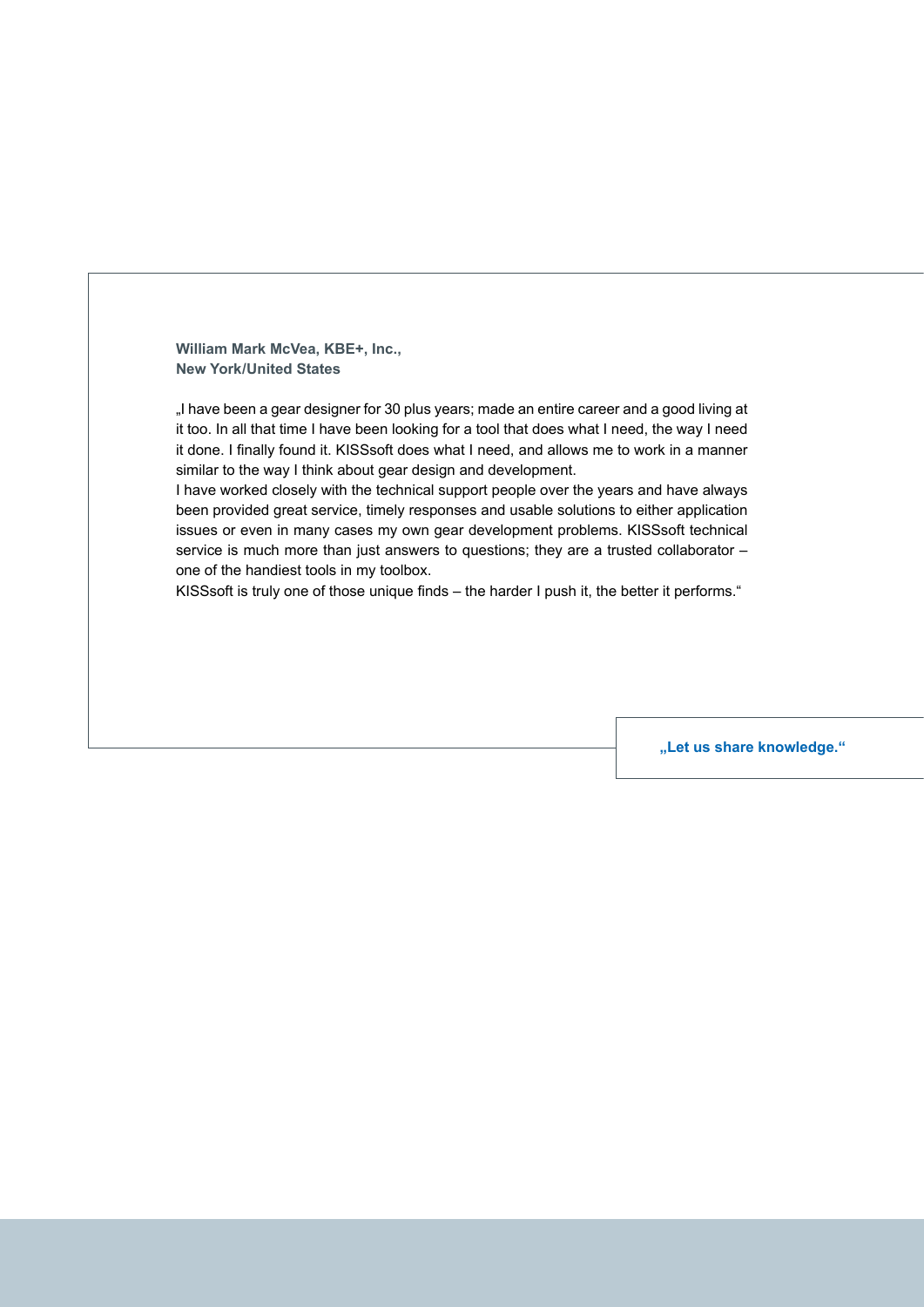

Kinematics/Powerflow

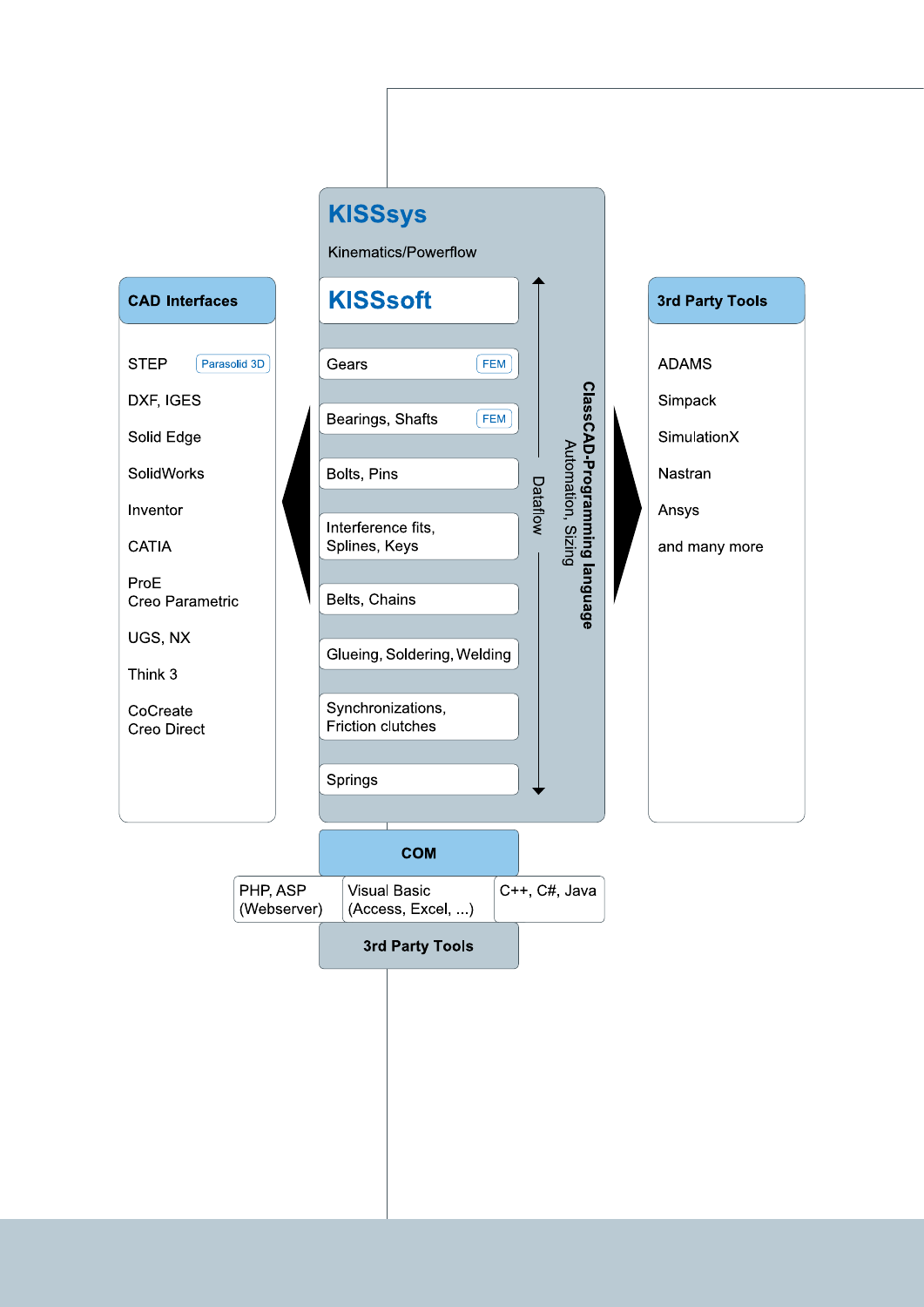### **KISSsoft – Modular and Integrating**

**KISSsoft** is a modular calculation system for the design, optimization and analysis of machine elements. The scope of the software ranges from a single machine element up the automatic sizing of complete gearboxes.

- Calculations based on international calculation standards
- Integration in all standard 3D CAD systems
- Ability to design helical gears, bevel gears, worm gears and many more
- Contact analysis under load
- Shafts and shaft systems
- Integrated roller bearing calculation that takes internal geometry into account and classical method
- Shaft-hub connections with a comprehensive range of connection types
- Different calculations such as chain of tolerances, Hertzian pressure and many more

**KISSsys** is KISSsoft's system add-on that enables you to model complete gear units and drive trains. In addition, the "Gearbox variant generator" automatically generates numerous gearbox variants, all with the same required reduction and performance, but with different numbers of stages and reduction distributions over their stages.

- Finished models for frequently used, standard applications and design of any other type of kinematics (such as complex epicyclic gears and differentials)
- Automatic connection to KISSsoft calculation modules (such as contact analysis that takes into account the shaft deflections of the pinion and the gear)
- A wide range of elements for shifting gears, template parts and thermal analysis
- You can also use the integrated programming language to perform your own calculations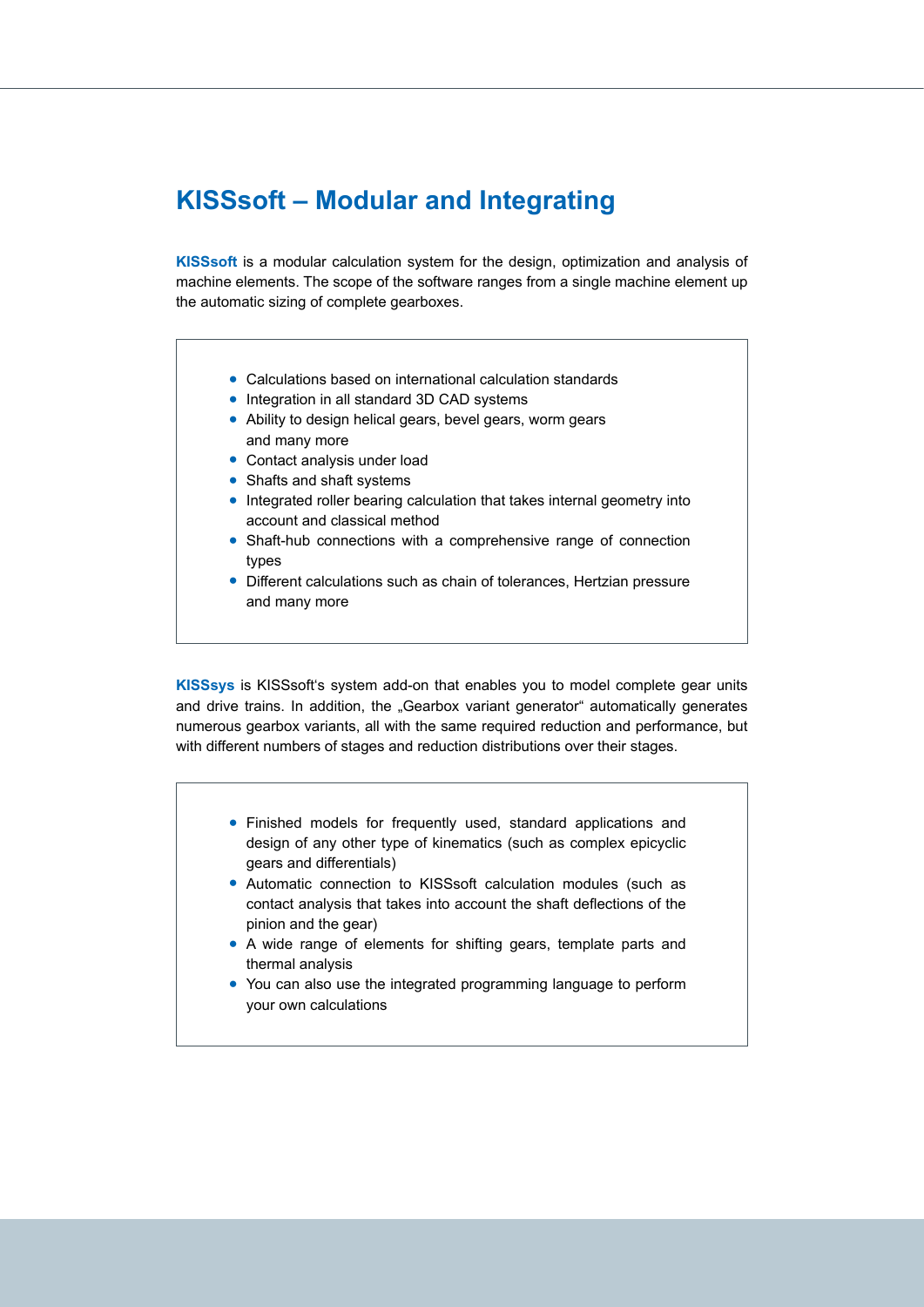### **Product Overview**

#### **KISSsoft**

It works on the basis of international calculation standards to provide extensive optimization options for the entire sizing process of machine elements. The software guarantees you can perform quick and accurate strength calculations. It also provides reports containing detailed information about safety factors and service life values. Interfaces to all the standard CAD programs complete the features of this product.

#### **KISSsys**

KISSsoft's system add-on enables you to model complete gear units. It enables you to analyze the gears, shafts, and bearings, all at the same time. KISSsys can be used to calculate any type of drivetrain kinematic. You can also use its integrated programming language to implement your own calculations and designs.

#### **GPK**

This package provides designers with frequently used basic models on which they can base their own gear calculations. As GPK allows designers access to all the functions of the KISSsoft installation, it is ideally suited for use with standard kinematics, such as industrial gearboxes.

#### **Engineering and Consulting**

These are important parts of the service we provide. We aim to support our customers at every stage in their product design. By working out the best possible solutions and providing expert advice, we can prepare the ground for ensuring the required product is manufactured as efficiently and cost-effectively as possible.







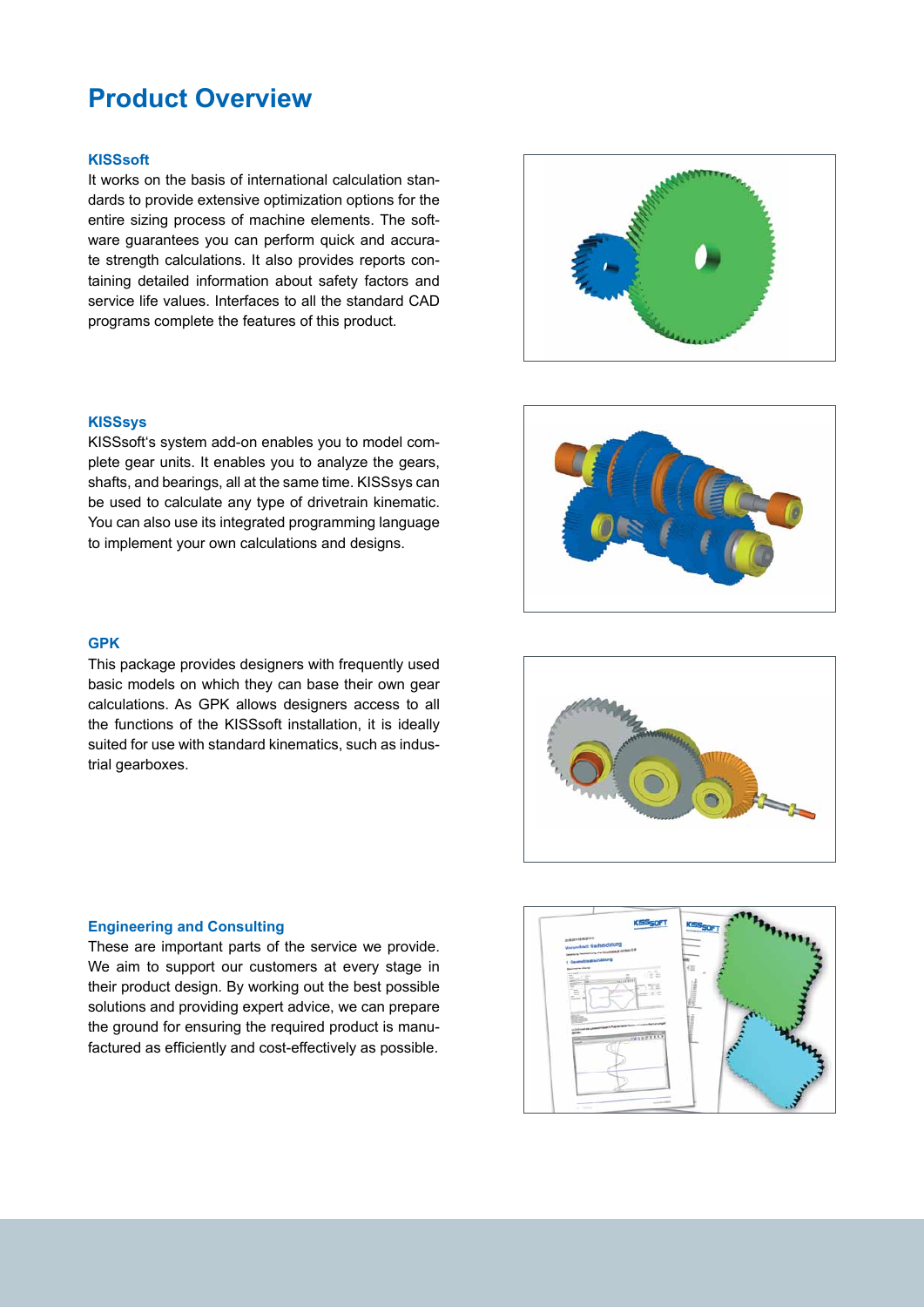# **KISSsoft – SHARING KNOWLEDGE**

Originally designed as in-house calculation software for the Zurich-based gear manufacturer L. Kissling & Co. AG, the use of KISSsoft has spread rapidly since the early 1980s to every sector of the mechanical engineering industry. In response to this demand, and to ensure the further development and maintenance of this suite of programs for the design, optimization and analysis of machine elements, KISSsoft AG was founded as an independent company in 1998 and has its headquarters in Switzerland.

**"A tool is only as good as its user."** 

Our software includes internationally recognized calculation standards and a plethora of design and optimization options, based on the experience of our customers and development engineers. Suggestions and recommendations from innovative companies throughout the world have all contributed to the further development of our software, ensuring that KISSsoft is always at the forefront of technology.

KISSsoft's specialists also provide regular training courses to guarantee our users have the very latest information at their fingertips:

- introductory courses for quickly getting to grips with the software's basic functions and the standards on which it is based
- advanced courses for optimization strategies
- courses on selected specialist topics

(for example, for small module gears made of plastic or dry powdered metal, for worm or bevel gears, or about new standards and how they are used/affect existing designs)

By attending the appropriate courses, every KISSsoft user can continuously build on and extend their knowledge of the system. Not only that, but we can also run in-house training courses to meet individual company requirements.

**"SHARING KNOWLEDGE is the guiding ethos of our company."**

In addition to active exchanges of information at trade fairs and congresses, KISSsoft AG provides (e.g. with the organization of the Schweizer Maschinenelemente Kolloquium SMK – www.smk2012.ch) a neutral forum for discussing the very latest trends in this industry and passing on the results of various research projects.

**"Let us share knowledge."**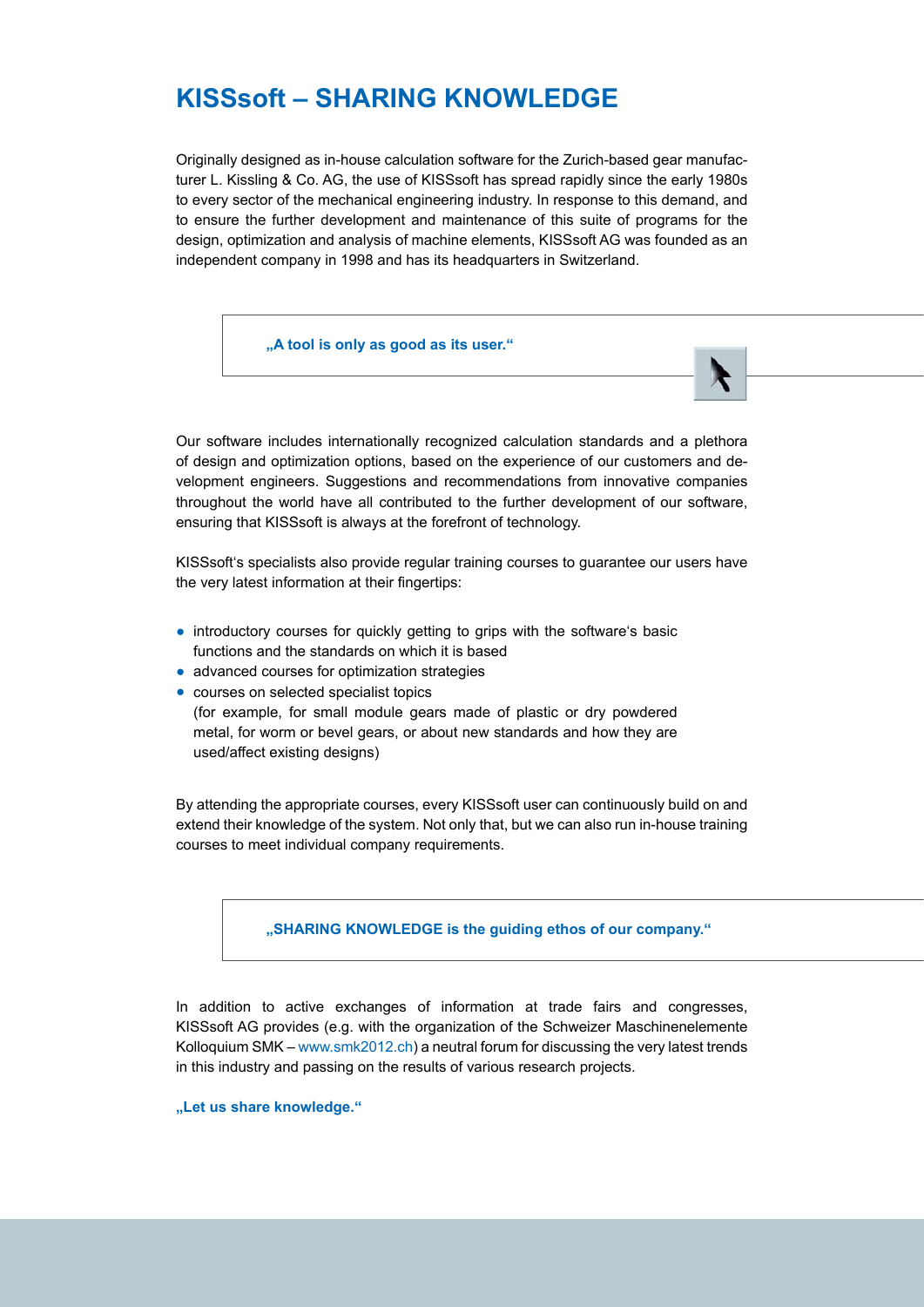#### HOOBLOWSER **KISSen Column HAAM 888 DH&A#88**  $rac{max}{max}$ sigma<br>G.M.L. 2.387 (m)<br>2.455 (m)<br>2.455 (m) 1.3071mm<br>1.3081mm<br>1.319 fax 1.090 Ves<br>1.146 Ves<br>1.114 Ves 1.891199 0.3447cm<br>0.3977cm<br>0.3927cm  $2.005$  hm 1.30210m<br>1.27010m  $2.253 \text{ km}$ <br> $2.265 \text{ km}$ 0.4081er<br>0.4731er 0.897<br>1.003<br>1.001 23.2310562 %<br>33.41125301 %<br>33.56136721 % (81 = 24.7220 nm, df) = 25.2254 nm, Ac) = - 0.6695 m<br>(82 = 25.6591 nm, df) = 25.1725 nm, Ac) = -0.6695 m<br>(81 = - 0.6695 nm, df) = -0.1725 nm, Ac) = -0.6695 m

- Cylindrical gears
- Planetary gears
- $\bullet$  Racks
- Bevel and hypoid gears
- Worm gears
- Crossed helical gears
- Face gears
- Non-circular gears

The gear calculation module can be used in different configurations (for gear pairs, for planetary gears, for three or four gears in series, for racks and for single gears). It can also handle bevel gears, hypoid gears, crossed helical gears, worms, face gears and noncircular gears. This module not only defines the geometry, but also the strength and service life of these gears. Its extensive range of additional calculations makes this module a one stop solution, that can also meet specialist requirements.

**KISSsoft: Gears**

#### **Strength**

The strength calculation functions are based on current ISO, DIN, VDI and AGMA standards. With KISSsoft, you can perform quick and accurate strength verification calculations and also determine service life or transmissible performance. For special applications in the plastics industry, in the shipping industry, or for static applications, the module uses the relevant calculations, such as VDI guidelines or established technical literature.

It calculates safety against tooth root fracture, flank pressure, scuffing, micro pitting, flank breakage and wear. If a minimum safety factor is specified, it can also be used to calculate the transmittable power or the achievable service life. The module can also estimate wear values for metallic and dry running plastic gears.

#### **Geometry**

The geometry calculation functions return all the necessary dimensions and measurements whilst taking into account all the relevant tolerances. You can use it to define profile and length modifications, create your own cutter definitions or select them from the database supplied with the system.

#### **Sizings**

The module's numerous sizing functions allow you to optimize individual parameters such as the profile shift, the helix angle or the tooth height. The rough sizing functions calculate a number of gear pair variants as solutions to particular transmission tasks. The fine sizing functions calculate entire parameter ranges and can compare an existing solution with a multitude of variants.

The CAD Interfaces mean you can display gears as DXF or IGES files in 2D or output them as 3D models in STEP format. In addition to this, a range of direct interfaces are also available for connecting to the standard CAD systems used in the mechanical engineering industry.

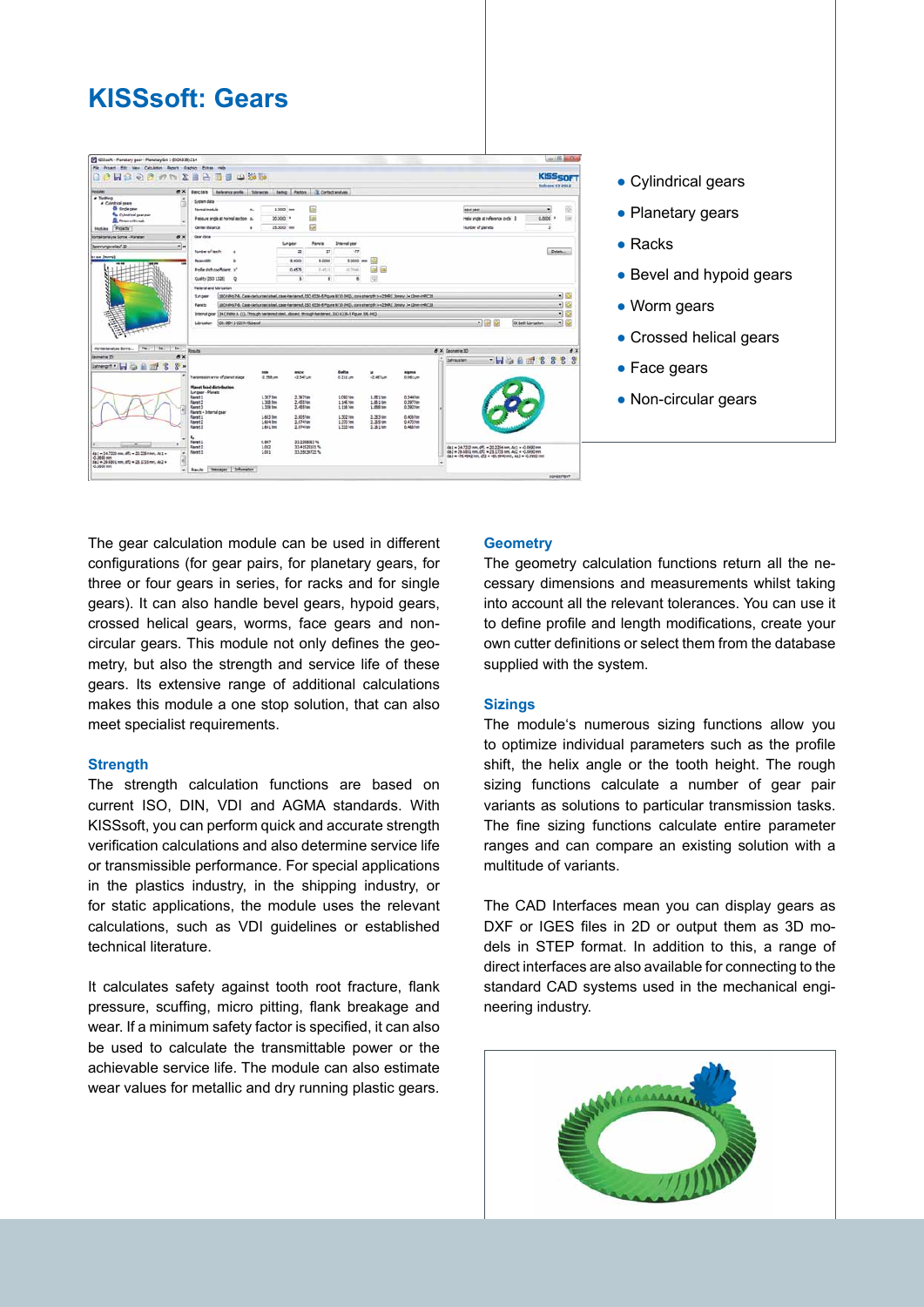#### **Contact analysis for cylindrical gears**

The contact analysis features can be used to perform more detailed noise and strength optimization functions. The module uses the tooth stiffness calculation method specified by Petersen to take into account tooth deformation when calculating local contact. This calculation also includes shaft deformation and gear modifications to enable a tooth contact analysis that is as realistic as possible. In addition to stress distribution and transmission error, the local lubrication gap, local wear and many other criteria are output as results.



#### **Further calculations for helical gears**

A wide variety of integrated calculation modules provide additional tools for optimizing or manufacturing gears, these include: operating backlash, master gear calculation, lubrication gap analysis and also a special report with the manufacturing tolerances specified in a range of different standards.

#### **Bevel and hypoid gears**

For bevel and hypoid gears, the calculation of geometry and control measures for straight, angled and spiral toothed bevel gears is based on the ISO 23509 standard. In addition to calculating the dimensions of bevel gears, you can also generate and export 3D models of these gears. The load-free contact characteristics can then be checked in advance on the model.

The strength calculation functions for bevel and hypoid gears include not only those specified in the ISO, DIN and AGMA standards but also the Klingelnberg cyclopalloid system and an adaptation of the VDI guideline for plastic bevel gears. Furthermore, you can also run a static calculation for bevel gear pairs or for bevel gear differentials.



#### **Worm gears**

The calculations for worm gears include not only those for geometry and strength but also those that determine manufacturing tolerances in accordance with the relevant ISO and DIN standards. These are used to determine efficiency, temperature safety, pitting safety, wear safety, tooth fracture safety and bending safety. The starting torque under load is also defined using this module. The precise geometries of the most diverse range of flank forms (ZA, ZE, ZH, ZI, ZK, ZN, ZC) can also be taken into account.

The functions for sizing the facewidth, center distance, lead angle etc. round off the functions of the worm gear module.

Globoid worm gears can be generated and then exported as 3D models in STEP format. The load-free contact characteristics can then be checked in advance on the model.

#### **Crossed helical gears**

The KISSsoft system's calculation of crossed helical gears (cylindrical gears with crossed axes) is based on G. Niemann's specifications in the standard technical literature, with the addition of functions for any axis or helix angle value. This function also calculates the control and manufacturing measures.

An extended strength calculation, combined with ISO method 6336, is also performed for crossed helical gears, making it possible to calculate all the strength values for this type of gear (root strength, flank strength, wear resistance and scuffing safety). The calculations for plastics listed in VDI 2545 have also been modified. The calculation of static strength takes into account bending and shearing.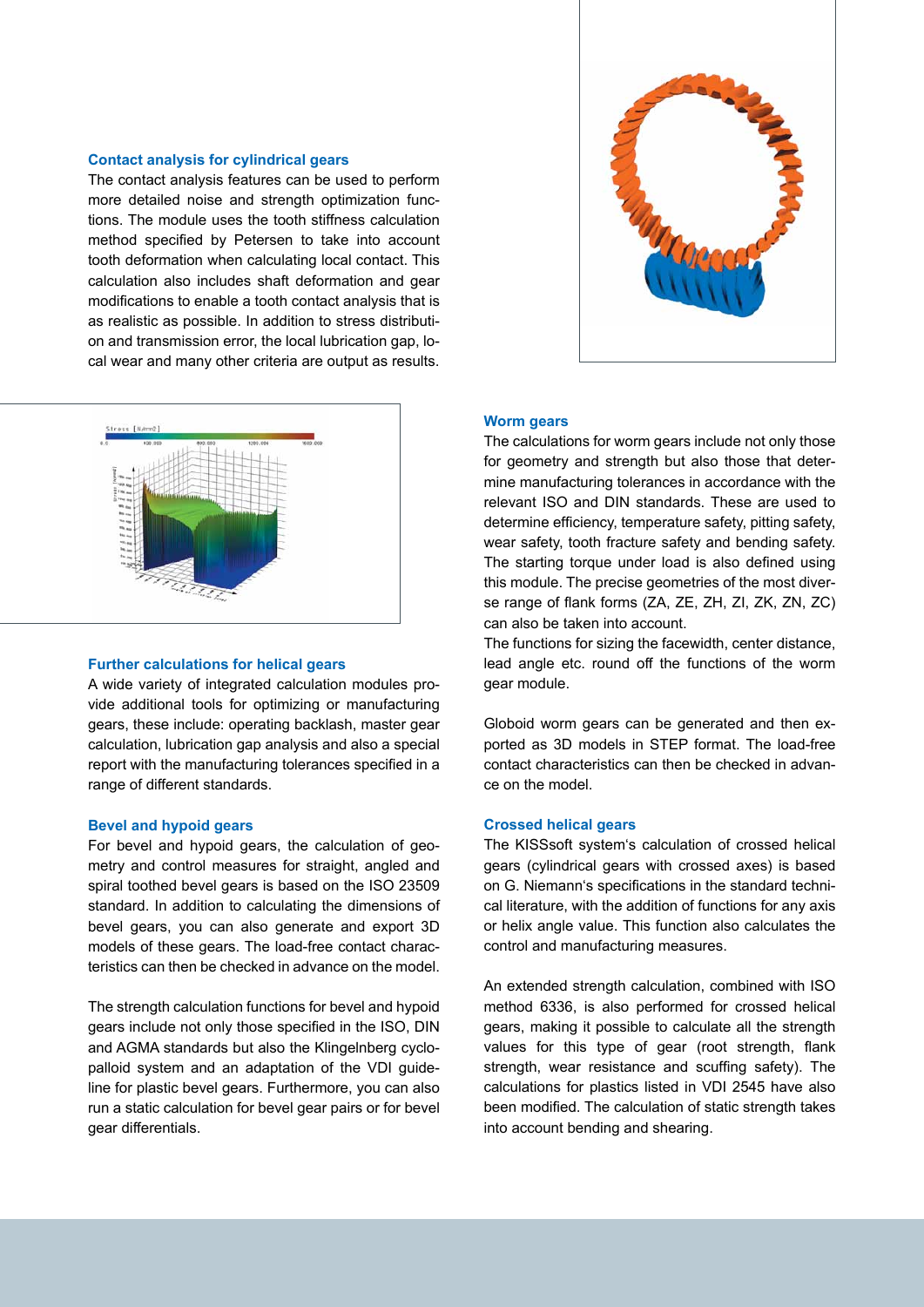### **KISSsoft: Shafts and Bearings**



The shaft and bearing calculations are run to determine the shaft strengths and the modified rating life for roller bearings and to analyze hydrodynamic plain bearings according to the various standard and extended methods.

To achieve this, the shaft calculation module has an integrated bearing calculation function that has been specially developed for gearbox designers so they can calculate the shaft strength and modified life. If a designer already knows the bearing loads, they can use the independent bearing calculation functions. In both variants, they can either apply the classic method or run the calculation so that it takes the internal geometry into account.

#### **Calculating shafts**

The user can either input the geometry (including the notches of one or more shafts, support and loads) into the graphic shaft editor or import this data from a DXF file. As the support can be defined either as roller bearings or as general bearings, it is quite easy to define multiple supports. You can select the required roller bearing from a database of more than 20 bearing types from a wide range of manufacturers. The loads can either be defined in the "traditional" manner by inputting the forces and torques or entered directly via force elements such as toothing (cylindrical gears, bevel gears etc.). This data is then used to calculate not only the diagrams of bending and torque progressions but also the bearing forces. Systems of coaxial shafts can also be calculated directly.

Individual load spectra can be assigned to every force element.

#### **Shaft strength**

The calculations specified in DIN 743, the FKM guideline, or according to Haenchen/Decker are available for calculating shaft strength. The strength calculation defined in DIN 743 "Tragfähigkeit von Wellen und Achsen" (load capacity of shafts and axes) is an uncomplicated, but widely applicable method and is very often used in mechanical engineering.

The FKM guideline, implemented in KISSsoft, is the most comprehensive currently available calculation method and extends beyond the areas of application listed for DIN 743. This also makes it particularly suitable for certification purposes.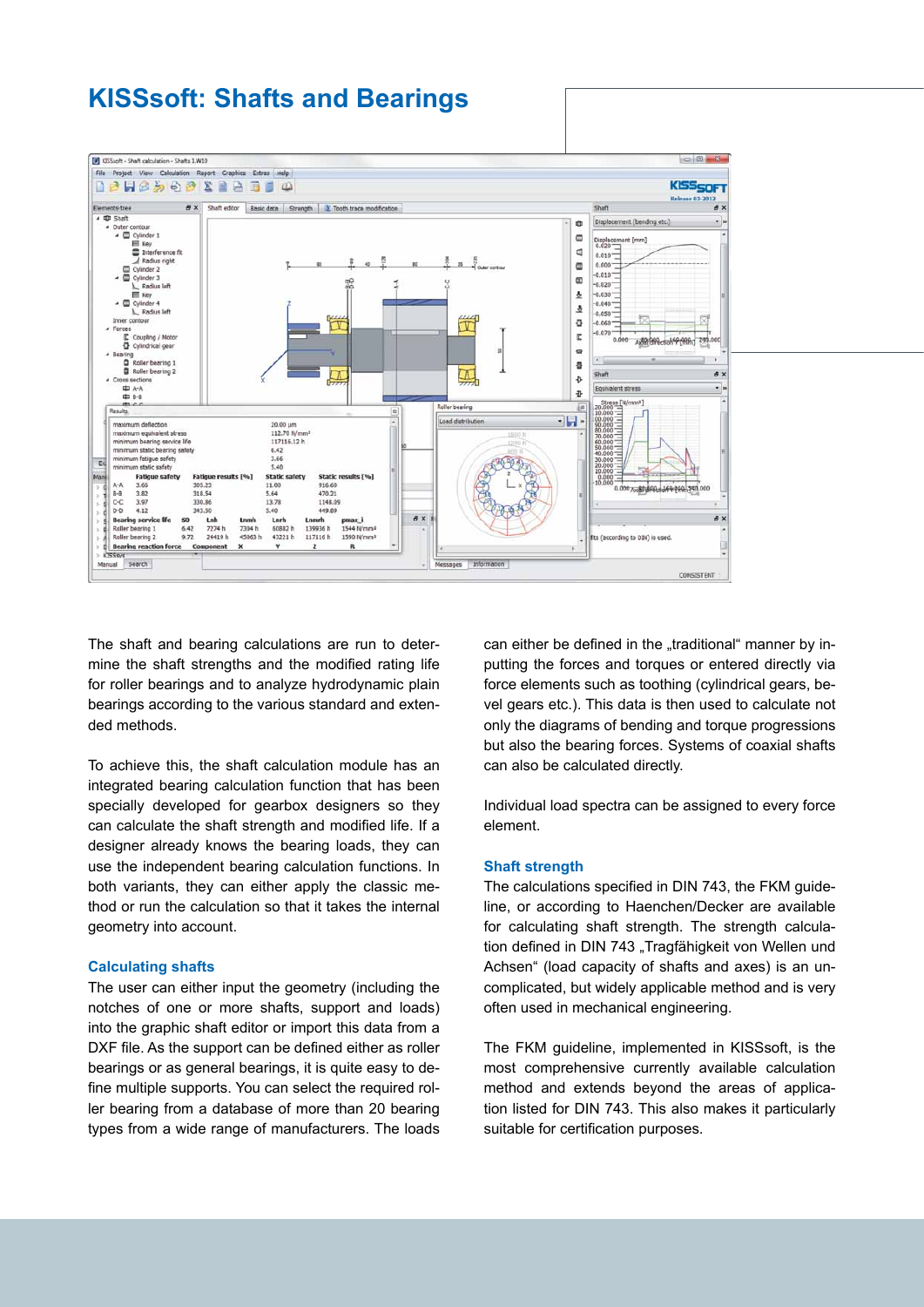

#### **Integrated roller bearing calculation**

The bearing loads are defined from the applied forces. In the case of bearings with inclined races (taper roller bearings, angular contact ball bearings and high precision angular contact ball bearings) the angled direction of pressure of the axial reaction force is taken into account as an additional bending moment. The calculation determines the static safety and also the modified rating life, either with or without taking the effect of the lubricant and load spectra into account.

In addition to the classic calculation method, the underlying principles for a calculation in accordance with ISO/TS 16281 (2008) have also been implemented. In this case, the reference service life and the pressure on the rolling body can both be determined by taking the internal bearing geometry into account. This calculation method not only supplies a clearly more accurate and detailed service life calculation method but also determines the non-linear bearing stiffness.

Pretension and thermal expansion values are also taken into consideration whilst calculating the bearing clearance and bearing tolerances. Axial pretensions are defined either by a bearing offset or directly by a force. Any housing deformation can be taken into account by rotating the bearing's outer ring. Furthermore, you can also input your own roller profiles.

To ensure you select the bearing with exactly the required service life, the sizing wizard uses the current load to calculate the service life and static characteristic number of all the bearings whose geometry matches the bearing type you selected. The results are then displayed in a table. You can then select the most suitable bearing from this table.

#### **Tooth trace modification**

Tooth trace modifications (crowning, helix angle) are usually applied to optimize meshing and to compensate for shaft deformations. In this case, the function calculates the shaft deformation in the position of the gear. Users can define the modification and then display it as a graphic so they can check it. The helix angle and the crowning values are output in their own report.

#### **Campbell diagram**

Eigenfrequency is calculated along with the gyroscopic effect and bearing stiffness values. Non-linear properties can also be taken into account. The critical revolutions with rotation in the same direction or rotation in the opposite direction are then calculated and the results displayed in a normal Campbell diagram.

#### **Plain bearing calculation**

The plain bearing calculation functions include calculating of oil lubricated, hydrodynamic plain radial bearings and hydrodynamic axial journal bearings.

Two calculation methods (Niemann and DIN 31652) are used for plain radial bearings. DIN 31653 is used to calculate pad thrust bearings. This standard applies to bearings that have fixed sunken surfaces for lubrication which are separated from the rotating disks by a film of lubricant. DIN 31654 is used to calculate tiltingpad thrust bearings.

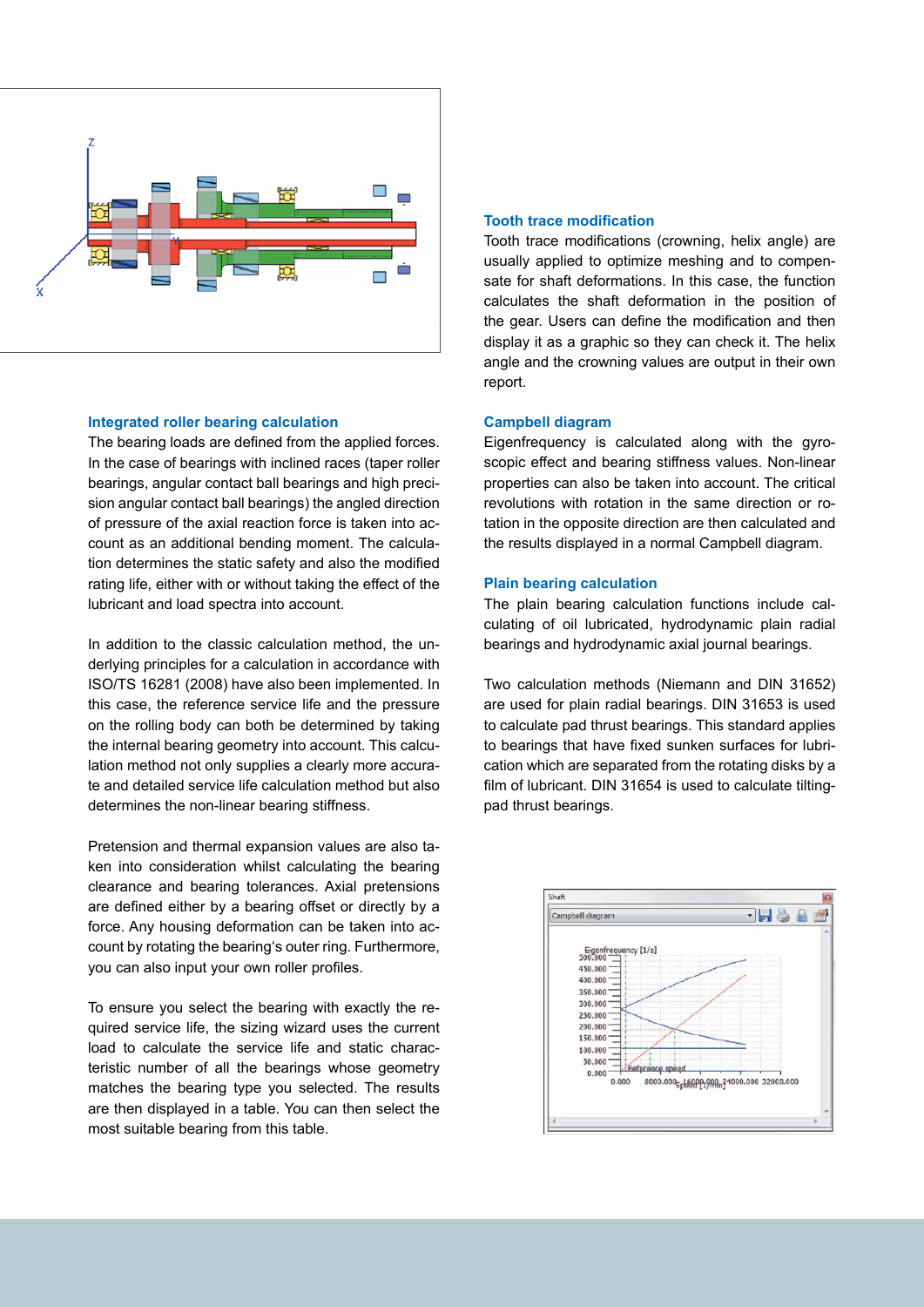## **KISSsoft: Other Elements**



#### **Connection elements**

The connection elements include the usual connection types for hubs on shafts which are used in a gearbox: Key, cylindrical or conical interference fit, clamped connections, splined joints, straight-sided spline, Woodruff keys and polygons. The relevant specialist DIN and ISO norms are used for these machine elements, both during the strength calculation and also for the geometry. Sizings are available for transmittable torques, supporting lengths or, in the case of interference fits, suitable fits and tolerances.

It also handles bolts and pins, glued, soldered and welded joints, and snap rings.

#### **Springs**

A database containing the most important spring materials, and different wire thicknesses, is provided in KISSsoft for calculating springs. It covers compression springs, tension springs, leg springs, disk springs and torsion bar springs. The spring characteristic line is displayed for you to view. For each spring type, the Goodman diagram is also generated and the embedding is calculated.

#### **Bolts**

The calculation is based on VDI 2230, Edition 2003, and VDI 2230 Sheet 2, Draft 2011.

Single screws under axial and shear load, flanged connections with torque and bending moment, and brackets/flanges with any bolt position can be defined and processed. This also allows you to take into account any eccentric load and clamping, and check for gaping in the parting line.

Results from FEM calculations on the basis of VDI 2230 Sheet 2 can be entered directly and be taken into account during the calculation for the proof, in accordance with VDI 2230 Sheet 1. The calculation is performed with operating temperatures between −200 and +1000 degrees Celsius. You can specify different temperatures for the screw and the clamped parts.

Tables with the usual norm values are integrated for all elements involved. You can also define your own screws, with almost unlimited complexity, including hollow screws.

You can define plates, bushes, annulus segments or prismatic bodies as clamped parts. The program is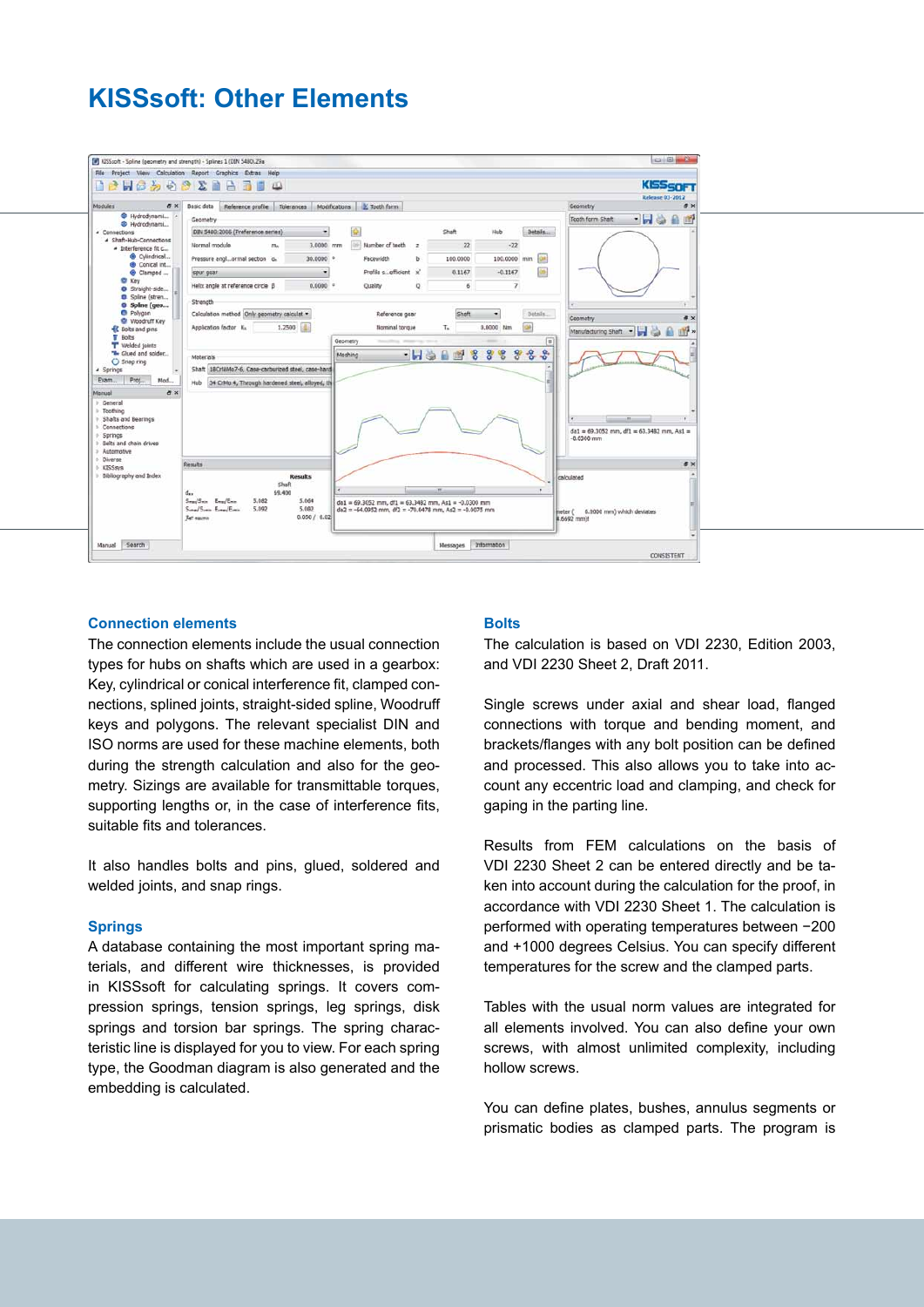

- Keys
- Fits
- Splined joints
- Bolts
- Springs
- Chains/belts
- Friction clutches and brakes
- Bolts and pins

able to make suggestions for the reference diameter and thread length.

Other graphics are also available that show the tension diagram, the assembly preload and the bolt geometry.

#### **Chains/belts**

The belt calculation in KISSsoft provides manufacturer-independent calculation of V-belts and toothed belts in accordance with the manufacturer calculation guidelines. Both calculation modules contain helpful sizing functions for the belt length, center distance and the necessary width, or the number of belts etc.

The geometry of the chains in the chains calculation is based on ISO 606. The calculation is based on the specifications in DIN ISO 10823. KISSsoft can provide suggestions for the chain type, the number of chain links and the center distance.

#### **Synchronization**

For synchronizations by Borg-Warner the synchronization forces are used as input and the total synchronization time is calculated. Otherwise you can determine the cycles safety factor and other parameters such as the friction power, as well as the temperature increase.

#### **Friction clutches and brakes**

The calculation method as specified in VDI 2241 has been implemented for friction clutches and brakes. The calculation is supplemented by sizing couplings on the basis of moments of inertia, torques and revolutions.

#### **Other areas**

Additional calculation modules, that cannot be directly assigned to machine elements, have been implemented. Their purpose is to provide the engineer with a tool that they can also use for smaller, general calculation problems in their familiar working environment:

- Tolerance calculation for summing several tolerances for a chain size, while taking into account statistical influences
- Hardness conversion for converting hardness values from one system to another
- Hertzian contact pressure calculation for spheres, cylinders etc.
- FKM guideline for proof of strength with local stresses
- Linear drive train



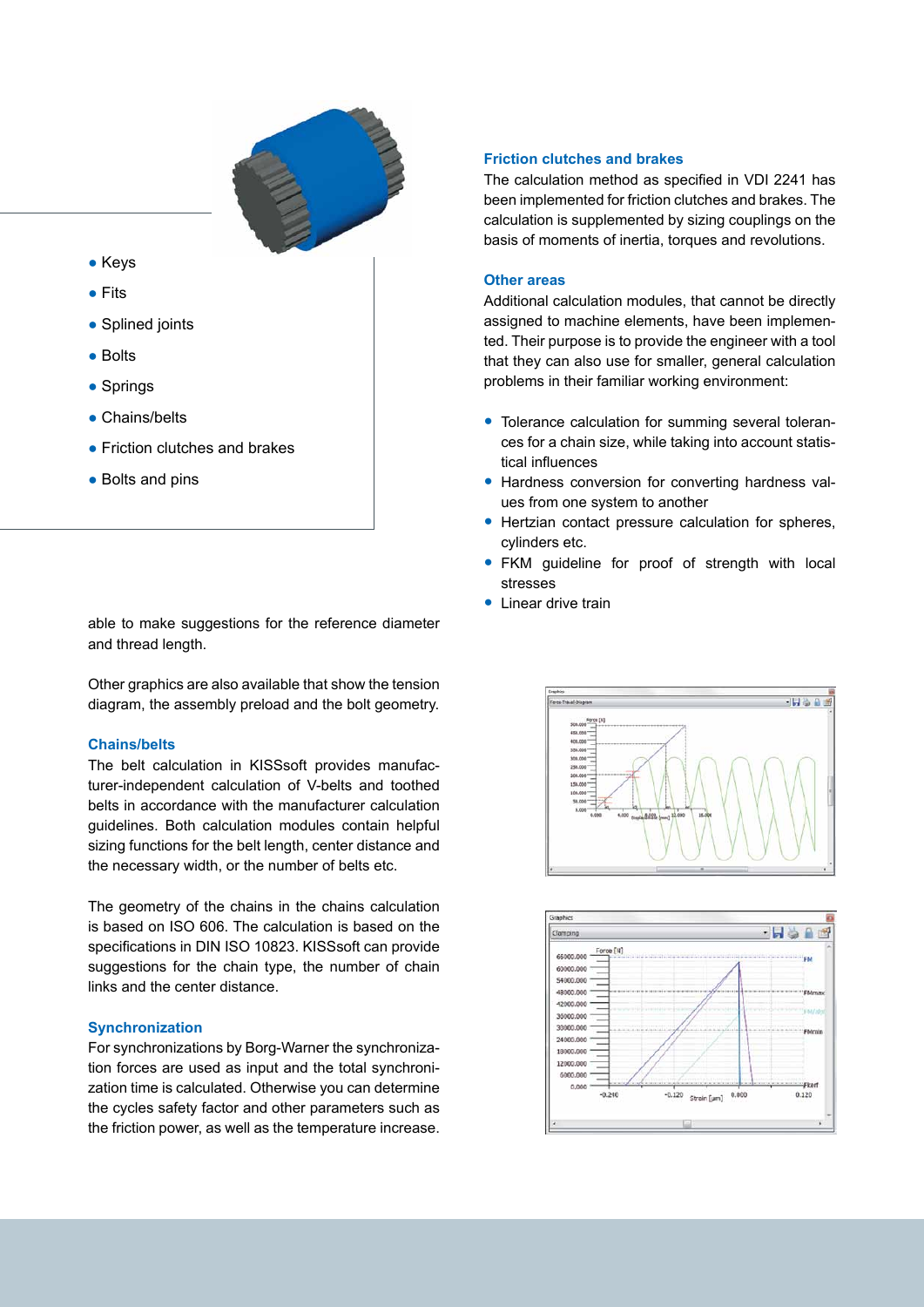# **KISSsys: The System Add-on for KISSsoft**



#### **What is KISSsys?**

KISSsys is KISSsoft's system add-on that enables you to model complete gear units and drive trains.

KISSsys is used in a variety of areas, such as the automotive industry, wind power, agricultural engineering, electrical tool and industrial gearbox manufacturing, and many more.

With KISSsys you will find it much easier to perform gear calculations, especially, if you need to calculate several machine elements such as toothing, shafts and bearings. You can directly represent alternating load cases and avoid the need to carry out timeconsuming and error-prone individual calculations.

To calculate the different machine elements, KISSsys uses KISSsoft in the background by transferring the operating data from the kinematics calculation to the relevant KISSsoft calculation and then displays the results in the KISSsys overview or gathers them in logs. During this process, the system can automatically create detailed documentation for the particular project.

Another strength of KISSsys is the integrated programming language which enables users to define their own tasks and calculations. To do so they can either use predefined templates or write their own functions. For example, in-house calculations can be integrated in KISSsys/KISSsoft, providing the user with a comprehensive package of calculations to use.

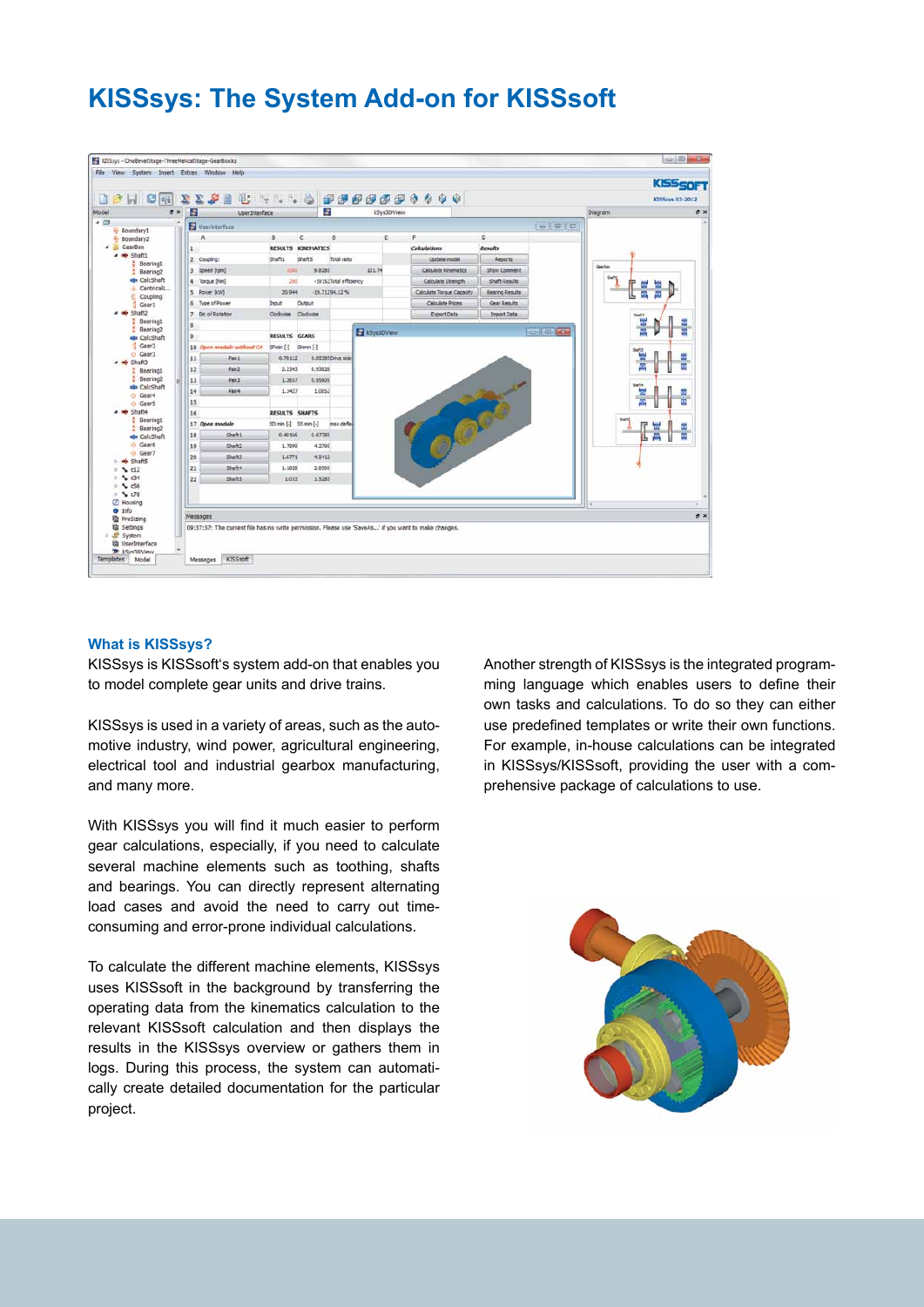#### **GPK**

GPK is a package for sizing and rating complete gearboxes, based on KISSsys. It provides the user with 17 basic models of gearboxes as templates.

It provides a wide range of functions for, for example, sizing gears, shafts and bearings. These are based on the operating data. Optimizations can be determined directly, using the price calculation functions or checks on collisions between the elements or with the housing.

GPK contains the KISSsys system add-on without the option to change the kinematics and programming. Consequently the GPK models are restricted to the contained kinematics. The user can use the "Gearbox variant calculation" function for sizing over different stage numbers.

#### **"Gearbox variant generator"**

The "Gearbox variant generator" adds an efficient method for automatically creating numerous variants of gearboxes to KISSsys.

Usually the maximum external size is predefined, and at the same time it must be ensured that the manufacturing costs are kept to a minimum. In addition, the designer must take into account weight, total power loss and other relevant factors. The designer can use the gearbox variant generator to perform rapid, yet detailed investigations of the parameters for a complete drive train so that they can compare different variants of a concept.



**(1)** Results window: 3D Diagram used to display the most important results for the calculated drive variants

**(2)** Sizing window: Contains the various sizing functions

**(3)** User interface: This is where you input the required torque and number of rotations

**(4)** "Settings" dialog: Here you input general data, such as the lubrication type, and select the calculation method

**(5)** Variants table: Lists the different reduction gears from which you can make your selection

**(6)** 3D View: Displays the selected variant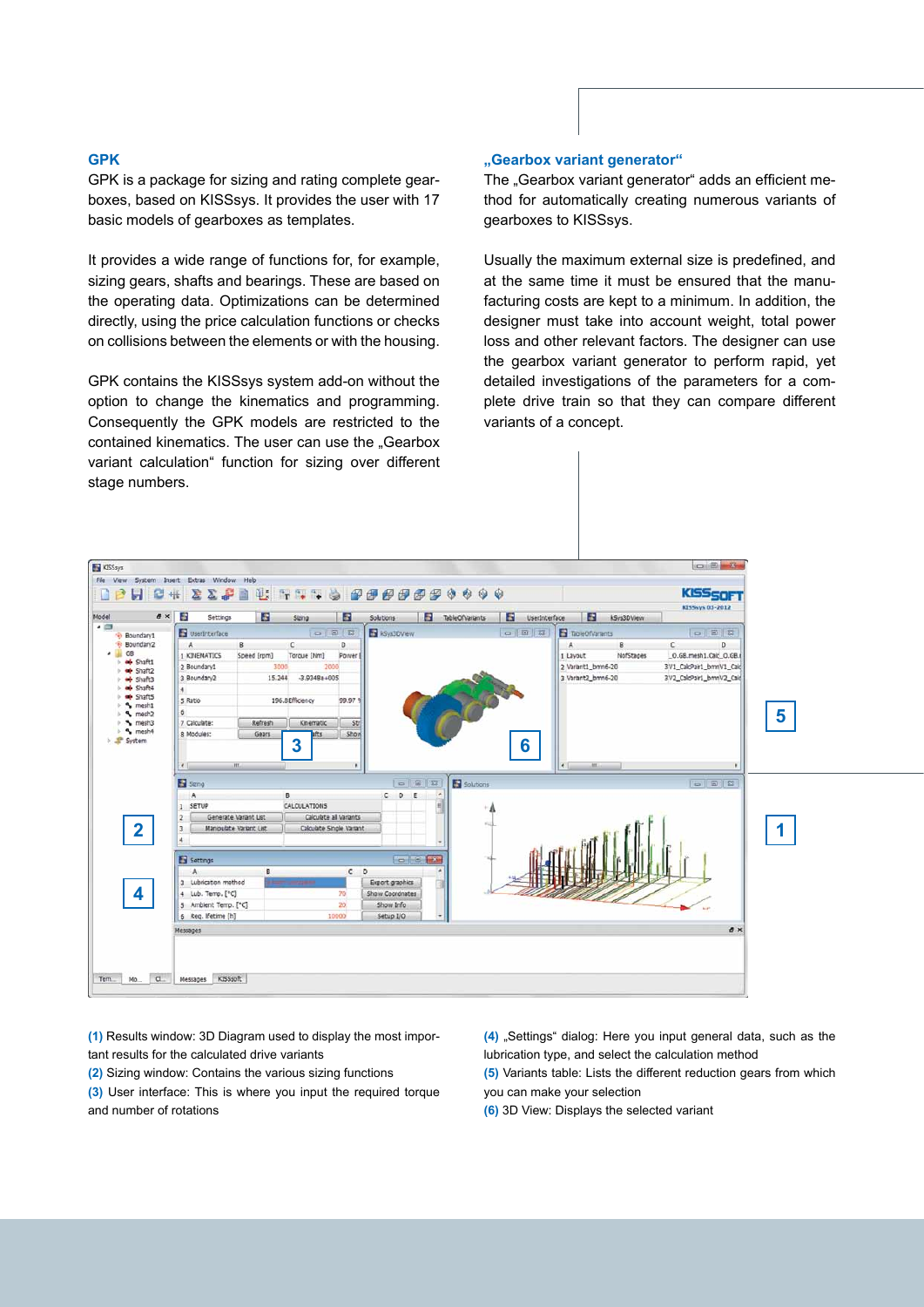# **KISSsoft & KISSsys: Applications**

The KISSsoft calculation program and its KISSsys system add-on are very comprehensive and, also helped by their modular structure, can therefore be used in a wide range of areas:

#### **Industrial gearboxes**

Verification and sizing of toothing in accordance with norms, contact analysis for noise reduction and profile corrections, standard templates for very fast presizing with estimate of installation space and cost calculation. Optimization of gears on the basis of standard tools, optimization of the power density and the efficiency, calculation of the service life and the transmissible power, roller bearing service life with thermal influences, roller bearing calculation, also for superimposed shafts, while also taking into account the internal geometry, analysis of the load distribution, damage calculation with load spectra.

#### **Vehicle construction**

Intermeshings with profile and helix angles without restrictions can be defined, profile shifts up to the topland, multiple manufacturing stages with logging of measurements, sizing of deep tooth forms for the required contact ratio, optimization of the tooth form for minimum transmission error and analysis of sliding velocities and the stress curve (root as well as flank) under load, modeling of entire drive trains (speed change gear unit, axle drives, CVT drives and others), KISSsys model for variant calculation of speed change gear units of any construction type.





#### **Bearing manufacturing**

Calculation of the modified rating life in accordance with ISO/TS 16281 (including or excluding the influence of the lubricant), calculation of bearing stiffness values as a matrix, representation of any kinematics in KISSsys for calculating torque progressions.

#### **Toothing manufacturing**

Definition of the exact geometry for toothing types (that are possible without strength calculation), 2D or 3D STEP model output, calculation of flank measurement points.

#### **Precision mechanics**

Different materials for sintered metals and plastics from different industrial suppliers, topping tools, calculation of all dimensions present in the contact ratio and the backlash, taking into account tolerances and manufacturing tolerances.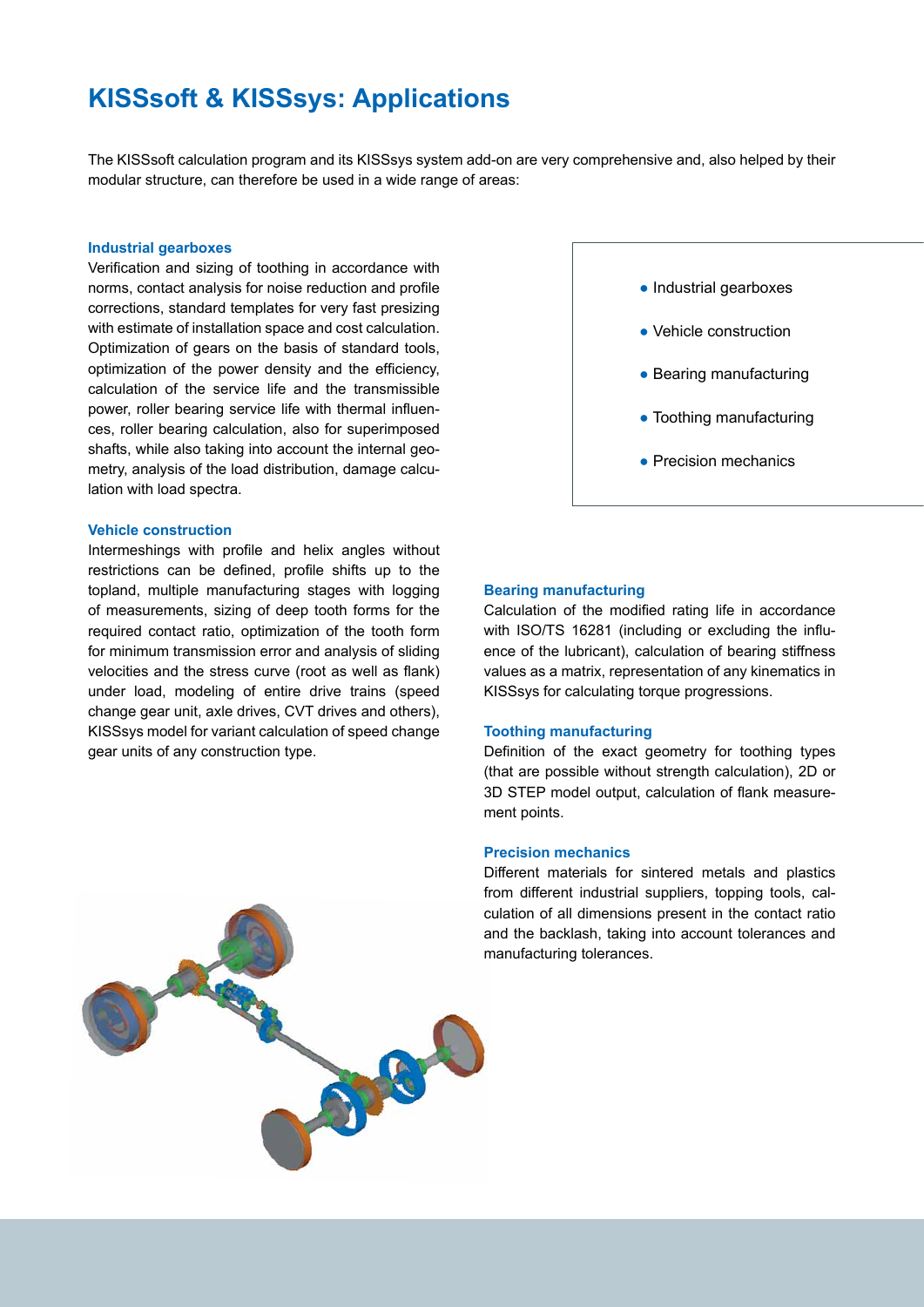- Plastic toothing
- Turbo gearbox manufacturing
- Wind power
- Ship-building
- Specialist areas



#### **Plastic toothing**

Strength calculation with temperature, extendable database with polymer data, calculation of the operating backlash, taking into account the influence of manufacturing and mounting tolerances, and also temperature and swelling; determination of injection molding forms by compensating for the shrinkage and spark gap, optimization of the root form, contact analysis with deflection of the tooth and local wear calculation on the basis of the wear value, import and output of the tooth form as a DXF or IGES file.

#### **Turbo gearbox manufacturing**

Sizing of profile shift, suggestions for profile corrections, calculation of the operating backlash with temperature influence and manufacturing tolerances for minimum clearance, calculation of plain bearings and roller bearings.

#### **Ship-building**

Different specific norms for marine gearbox manufacturing and certification, flank breaking in accordance with ANNAST and DNV.

#### **Specialist areas**

Import and export of tooth forms and tool forms from CAD files, specifying tooth forms or tool forms, strength analysis.

#### **Wind power**

Damage calculation with load spectra, calculation of the roller bearing service life in accordance with ISO/TS 16281 (and taking into account the internal geometry), certification with the very latest technical methods, automatic documentation creation; modeling of gearing concepts of any complexity in KISSsys, with coupled epicyclic stages, and non-linear or variable elements such as hydrostatic drives.

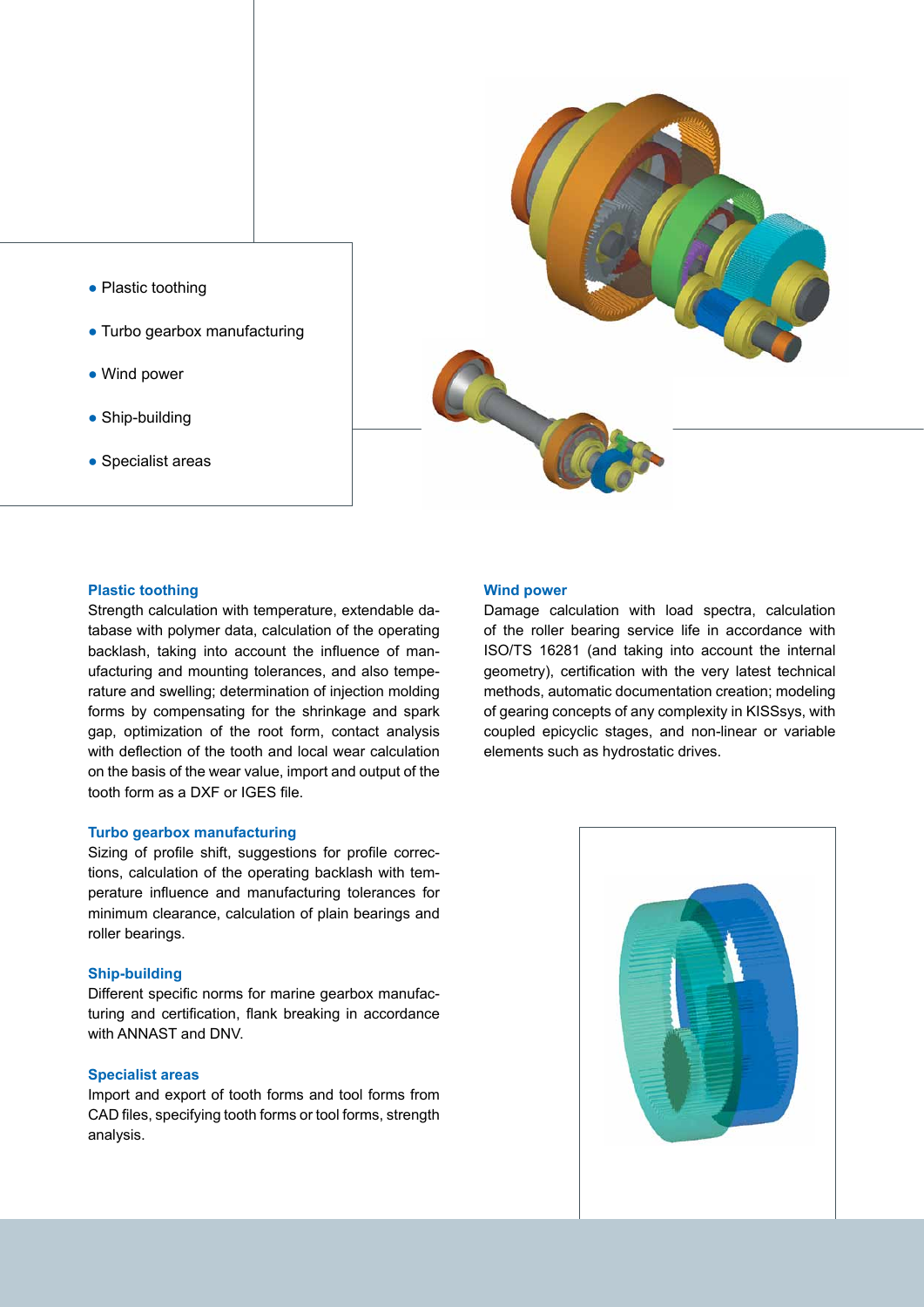# **KISSsoft & KISSsys**

#### **Facts and services**

KISSsoft is an internationally recognized calculation program that is used as a reference for data exchange and verification by many well-known companies. It offers the following benefits:

- The scope of the application ranges from a single machine element up to the automatic sizing of complete gear units
- It covers numerous machine elements such as gears, shafts and bearings, springs, keys, interference fits etc.
- All currently used gear types, such as cylindrical gears, and also planetary gears, bevel gears, worms etc. are available

KISS<sub>SOF</sub>

KISSsoft REL 03/2012 C KISSsoft AG Switzerland www.KISSsoft AG

- Gearboxes and drive trains can be modeled and optimized in KISSsys ●
- The faster gear variant calculations save both time and effort
- Designs can be optimized using freely selectable criteria such as service life, noise production, weight etc.
- Risks and potential future damage can be assessed and prevented
- International calculation standards are implemented and updated on an ongoing basis; active participation in standards committees ensures first hand knowledge
- Integrated in all standard CAD systems
- Tailor-made, individual software packages can be supplied
- Compatibility with current hardware and software to facilitate maintenance
- General and subject-specific training courses, in-house training courses
- Engineering and consulting considering optimal product design
- Integration of user suggestions to improve functionality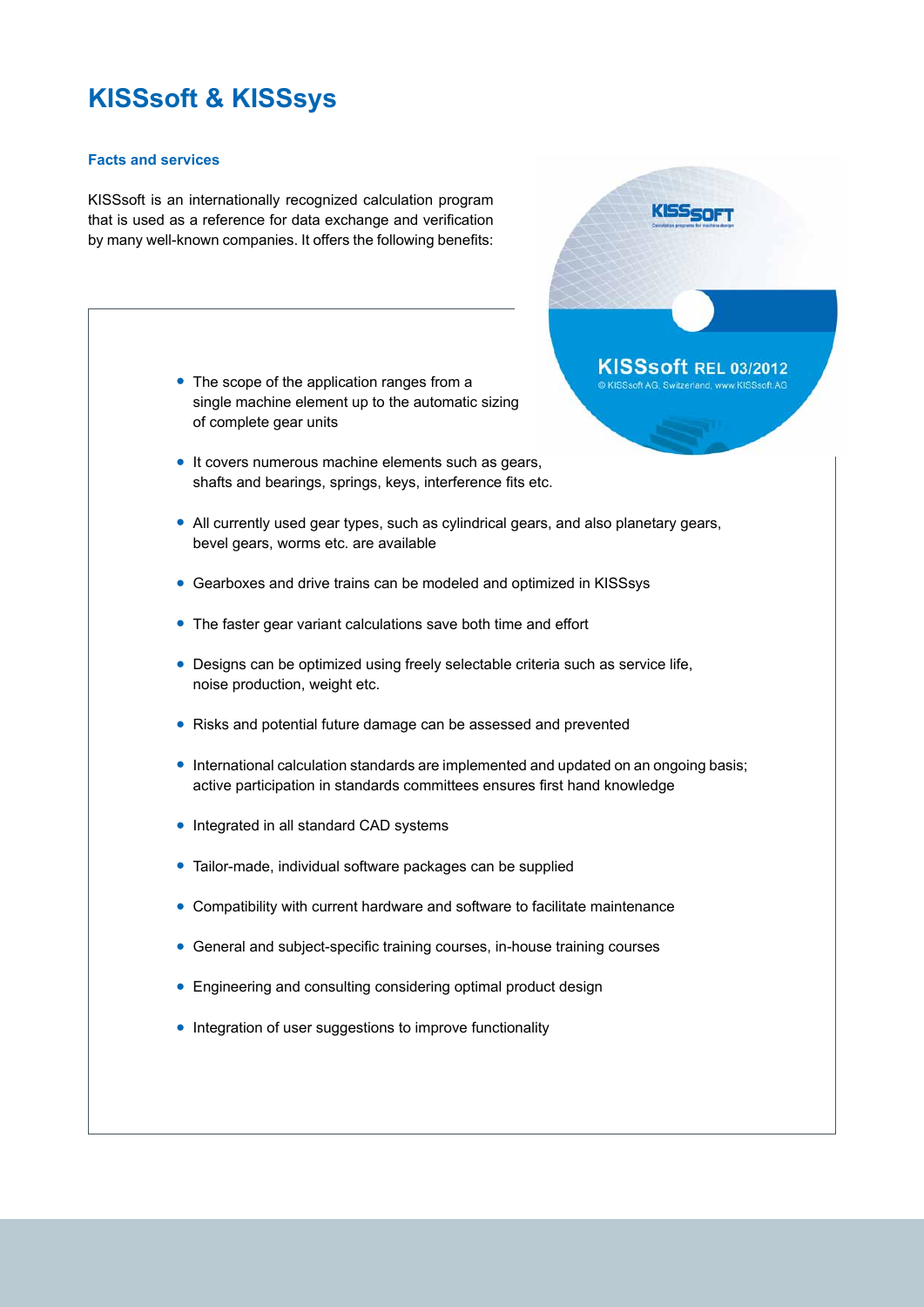#### **Testimonials**

Edwin C. Hahlbeck, Powertrain Engineers, Inc., Wisconsin/United States

"As you know, we have been early users of KISSsoft programs here in the USA. As consultants engaged in gearbox design for energy, mining, industrial, telescopes, turbo equipment and other applications we are using your software most every day. It is solid and dependable, broad in scope, integrated well and continuously improving. At our firm we use all the gear rating programs, shaft analysis and bearing design extensively. The fit analysis is also very important with calculation of micro-slippage and added bonus.

The software has incredible depth and flexibility. It's obvious to me that it comes from experienced engineers who have been there and done that. We have used it in submittals for review by API, DNV and GL without ever a question related to this product.

We have found the support for problems or questions to be exceptional, and handled well by staff that quickly interprets our needs, typically on first communication. We recommend this product for static analysis for anyone engaged in mechanical design, without reservation."

Dolejš Jiří, SEW-EURODRIVE CZ, Pilsen/Czech Republic

"Calculation program KISSsoft has been used in SEW-Eurodrive CZ company since 2004 on two seats of node locked licenses. Thanks to the modular structure of KISSsoft and wide variety of calculation modules, it is possible to assemble a tool for technical calculations tailored exactly according to user's needs, alternatively according to customer's needs. In case of necessity, it is possible to add another compatible module. Since the beginning of our usage of this software, KISSsoft has underwent many changes. New functions are added on regular base and the current functions are improved."

Sonja Goris, ZF Wind Power Antwerpen NV, Antwerp/Belgium

"As a leading wind power drive manufacturer, we are delighted to work with KISSsoft. We use the KISSsoft software on an ongoing basis, along with other software suites, when developing our drives for wind power units in the 1.5 to 6+ MW range. We particularly appreciate the range of functions provided by KISSsoft, and its user-friendly interface, which means that the variant and certification calculations are performed in a clear and easy to understand manner."

#### Mikel Oiarbide, CAF, S.A., Beasain/Spain

. The KISSsys/KISSsoft suite is a very useful and easy tool to design and calculate mechanical transmissions. The training courses are very good, either in English at the headquarters in Switzerland or in Spain with the collaboration of Dr. Piña. I, personally, have always received a fast and good technical response, when I call the KISSsoft technical support.

Thanks to this tool, we can quickly design and calculate pre-designs of our reducers. Then, in the phase of the detailed sizing, it also allows you to define everything related to the main elements of the power transmission."

#### Tomasz Wróblewski, FLSmidth MAAG Gear Sp. z o.o., Elbląg/Poland

"We are a large gear manufacturing company. The KISSsoft and KISSsys calculation software suites are an essential part of our business and are used together with our own specialized in-house toothing software programs. We use KISSsoft's highly efficient sizing functions to size the toothings. KISSsoft can even handle the calculations involved in shaft and bearing calculations for use in heavy industry."

#### **KISSsoft – SHARING KNOWLEDGE**